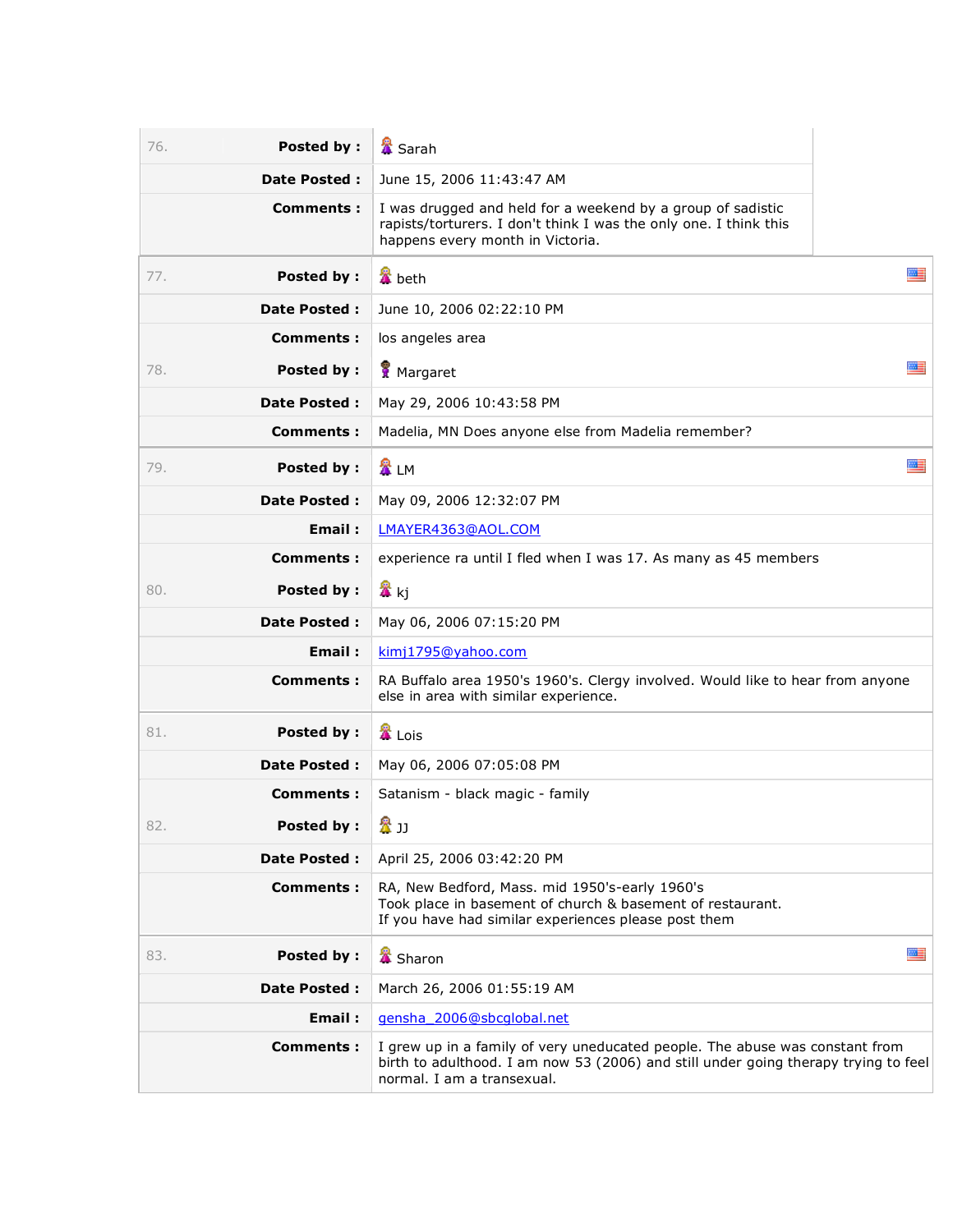| <b>Posted by:</b><br>84. | 盘rk                                                                                                                                                                                                                                                                                                                                                                                                                                                                                                                                                                                                                                                                 |  |
|--------------------------|---------------------------------------------------------------------------------------------------------------------------------------------------------------------------------------------------------------------------------------------------------------------------------------------------------------------------------------------------------------------------------------------------------------------------------------------------------------------------------------------------------------------------------------------------------------------------------------------------------------------------------------------------------------------|--|
| <b>Date Posted:</b>      | March 19, 2006 07:52:13 AM                                                                                                                                                                                                                                                                                                                                                                                                                                                                                                                                                                                                                                          |  |
| Comments :               | chehalis yardbirds                                                                                                                                                                                                                                                                                                                                                                                                                                                                                                                                                                                                                                                  |  |
| 85.<br>Posted by:        | Corvid                                                                                                                                                                                                                                                                                                                                                                                                                                                                                                                                                                                                                                                              |  |
| <b>Date Posted:</b>      | March 19, 2006 07:23:26 AM                                                                                                                                                                                                                                                                                                                                                                                                                                                                                                                                                                                                                                          |  |
| Comments :               | Abused in child pornography in the Los Angeles area - some snuff. Kids were<br>shipped in from cooperating families or taken off the streets.                                                                                                                                                                                                                                                                                                                                                                                                                                                                                                                       |  |
| Posted by:<br>86.        | 魯 me                                                                                                                                                                                                                                                                                                                                                                                                                                                                                                                                                                                                                                                                |  |
| <b>Date Posted:</b>      | March 19, 2006 02:46:40 AM                                                                                                                                                                                                                                                                                                                                                                                                                                                                                                                                                                                                                                          |  |
| Comments:                | Multi-generational Mormon network, strong Masonic elements, child sex abuse,<br>incest, babies taken early. I ran far away as soon as it was possible. That was 25<br>years ago, but I will never forget one detail.                                                                                                                                                                                                                                                                                                                                                                                                                                                |  |
| <b>Posted by:</b><br>87. | ☎м<br>羅                                                                                                                                                                                                                                                                                                                                                                                                                                                                                                                                                                                                                                                             |  |
| <b>Date Posted:</b>      | March 07, 2006 09:41:18 AM                                                                                                                                                                                                                                                                                                                                                                                                                                                                                                                                                                                                                                          |  |
| Comments:                | satanic ritual abuse, incest, priest abuse in the 1950's and 60's. The cult was most<br>active in Dearborn Heights, but had outdoor gatherings in a remote part of<br>northern Michigan, somewhere west of Indian River.                                                                                                                                                                                                                                                                                                                                                                                                                                            |  |
|                          |                                                                                                                                                                                                                                                                                                                                                                                                                                                                                                                                                                                                                                                                     |  |
| <b>Posted by:</b><br>88. | ÷.<br><b>&amp;</b> katie                                                                                                                                                                                                                                                                                                                                                                                                                                                                                                                                                                                                                                            |  |
| <b>Date Posted:</b>      | February 23, 2006 03:29:00 AM                                                                                                                                                                                                                                                                                                                                                                                                                                                                                                                                                                                                                                       |  |
| Comments :               | from ages 3-14 by two separate perpetrator groups                                                                                                                                                                                                                                                                                                                                                                                                                                                                                                                                                                                                                   |  |
| Posted by:<br>89.        | <b>X</b> Deborah                                                                                                                                                                                                                                                                                                                                                                                                                                                                                                                                                                                                                                                    |  |
| <b>Date Posted:</b>      | February 22, 2006 10:04:37 PM                                                                                                                                                                                                                                                                                                                                                                                                                                                                                                                                                                                                                                       |  |
| Email:                   | info@duprevent.com                                                                                                                                                                                                                                                                                                                                                                                                                                                                                                                                                                                                                                                  |  |
| <b>Website URL:</b>      | www.duprevent.com                                                                                                                                                                                                                                                                                                                                                                                                                                                                                                                                                                                                                                                   |  |
| Comments :               | After many years of being gang stalked, last year I became blatantly aware that I<br>was being ritually abused. This occurred after having a domestic violence restraint<br>order served to my former partner, realizing he is a perpetrator. My abuse<br>included electromagnetic Directed Energy Weapons use to assault me, high tech<br>surveillance and possible programming that I continue to try to address. A church<br>in Tasmania is well aquainted with SRA and offers professional guidance. I<br>welcome contact with other casualties in this covert war on innocent people,<br>especially Aussies and Louisianians. Best courage to you all. Deborah |  |
| 90.<br><b>Posted by:</b> | Ba<br><b>■</b> Lolita                                                                                                                                                                                                                                                                                                                                                                                                                                                                                                                                                                                                                                               |  |
| <b>Date Posted:</b>      | February 11, 2006 07:21:12 AM                                                                                                                                                                                                                                                                                                                                                                                                                                                                                                                                                                                                                                       |  |
| <b>Comments:</b>         | Please pray for the perps to be exposed                                                                                                                                                                                                                                                                                                                                                                                                                                                                                                                                                                                                                             |  |
| <b>Posted by:</b><br>91. | Robert                                                                                                                                                                                                                                                                                                                                                                                                                                                                                                                                                                                                                                                              |  |
| <b>Date Posted:</b>      | January 26, 2006 02:05:22 AM                                                                                                                                                                                                                                                                                                                                                                                                                                                                                                                                                                                                                                        |  |